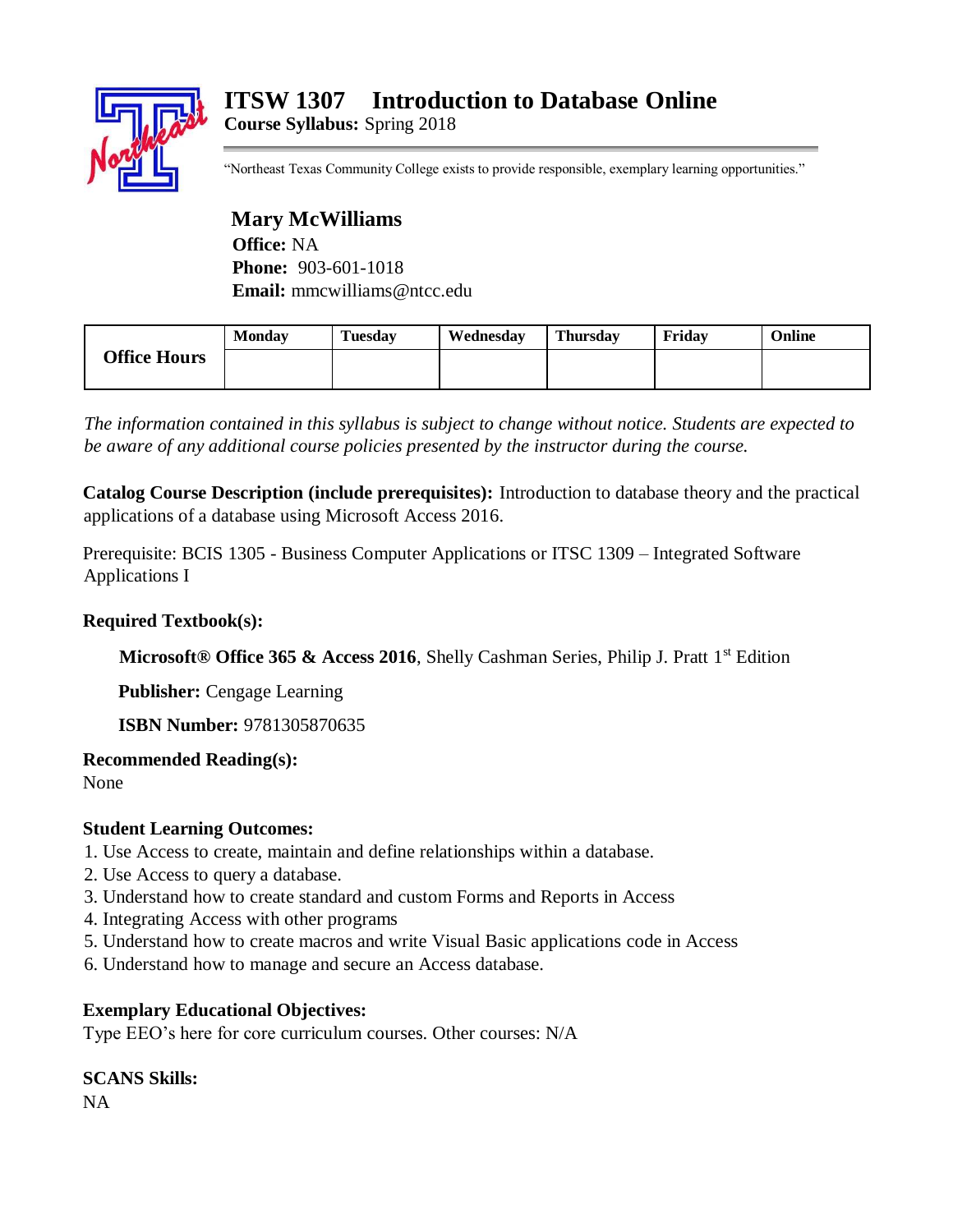#### **Lectures & Discussions:**

Classes consist of lab time to complete the hands-on assignments, and detailed how-to instructions for some of the hands-on assignments.

#### **Evaluation/Grading Policy:**

All assignments are submitted individually. Late work is accepted for up to one week past the due date, but with a 20% late penalty. The mid-term and final exams cannot be taken late.

#### **Tests/Exams:**

Two online exams - multiple choice – the mid-term and the final exam which must be taken in a proctored testing center.

#### **Assignments:**

33 Module hands-on Access assignments 1 Mid-term exam, multiple choice 1 Final Project 1 Final exam, multiple choice

## **Other Course Requirements:**

BlackBoard will be used for file submission, but you will need to keep a copy of all work in case of error or file corruption.

Microsoft Office 2016 software is needed to complete the homework assignments.

## **Student Responsibilities/Expectations:**

Students are expected to participate in class on a regular basis. Lack of participation (no submitted assignments) may result in the student being dropped from class or having their grade average reduced. Attempt will be made to contact you before this happens but should an emergency arise, you need to contact your instructor by phone or email should you not be able to meet this requirement. Please see the schedule of classes for the last day to withdraw. Religious Holy Days: please refer to the current Northeast Texas Community College Student Handbook.

## **Evaluation/Grading Policy:**

All assignments are submitted individually, although students may work side-by-side creating the handson assignments, but not the exams or Final Project. Late work is accepted for up to one week past the assignment due date, with a 20% late penalty.

This course adheres to the NTCC Academic Honesty and Ethics statements discussed below. In addition, if a student submits the work of anyone else, they (and if possible) the other person will earn a zero grade on that assignment. If this happens a second tome, the student will be dropped immediately from class with a failing grade and a note of academic dishonesty placed in their permanent NTCC file. If the other person (enabler) is also attending one of my classes, he/she will receive a zero grade and their final grade will be reduced by two letter grades.